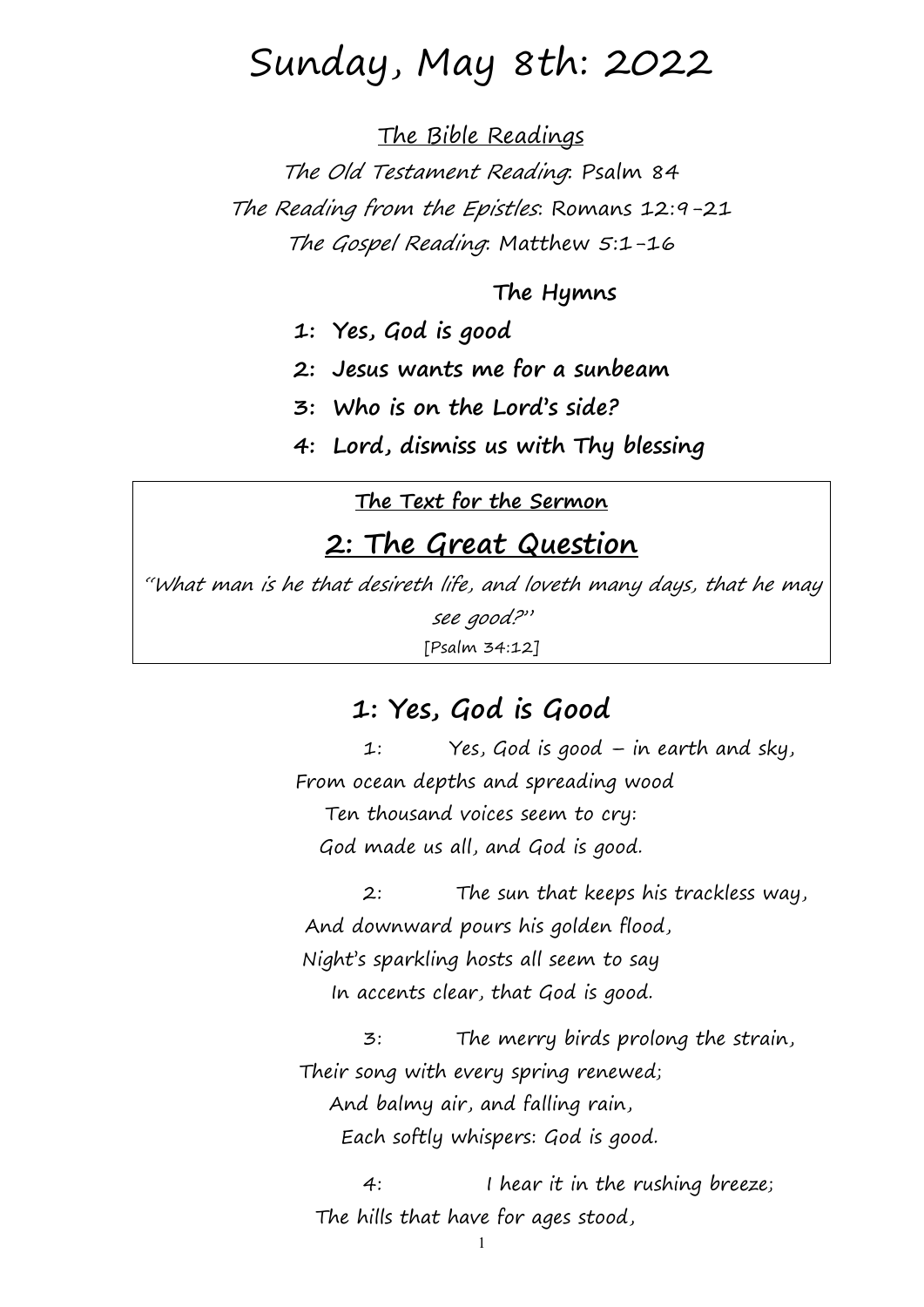The echoing sky and roaring seas, All swell the chorus: God is good.

5: Yes, God is good, all nature says, By God's own hand with speech endued; And man, in louder notes of praise, Should sing for joy that God is good.

6: For all Thy gifts we bless Thee, Lord, But chiefly for our heav'nly food; Thy pard'ning grace, Thy quick'ning word, These prompt our song that God is good. John Hampton Gurney, 1802-62

## **2: Jesus Wants me for a Sunbeam**

Let your light so shine before men, that they may see your good works, and glorify your Father which is in heaven. [Matthew 5:16]

> 1: Jesus wants me for a sunbeam, To shine for Him each day; In every way try to please Him – At home, at school, at play. A sunbeam, <sup>a</sup> sunbeam,

Jesus wants me for <sup>a</sup> sunbeam; A sunbeam, <sup>a</sup> sunbeam, I'll be <sup>a</sup> sunbeam for Him.

2: Jesus wants me to be loving And kind to all I see, Showing how pleasant and happy His little one may be.

3: I will ask Jesus to help me To keep my heart from sin;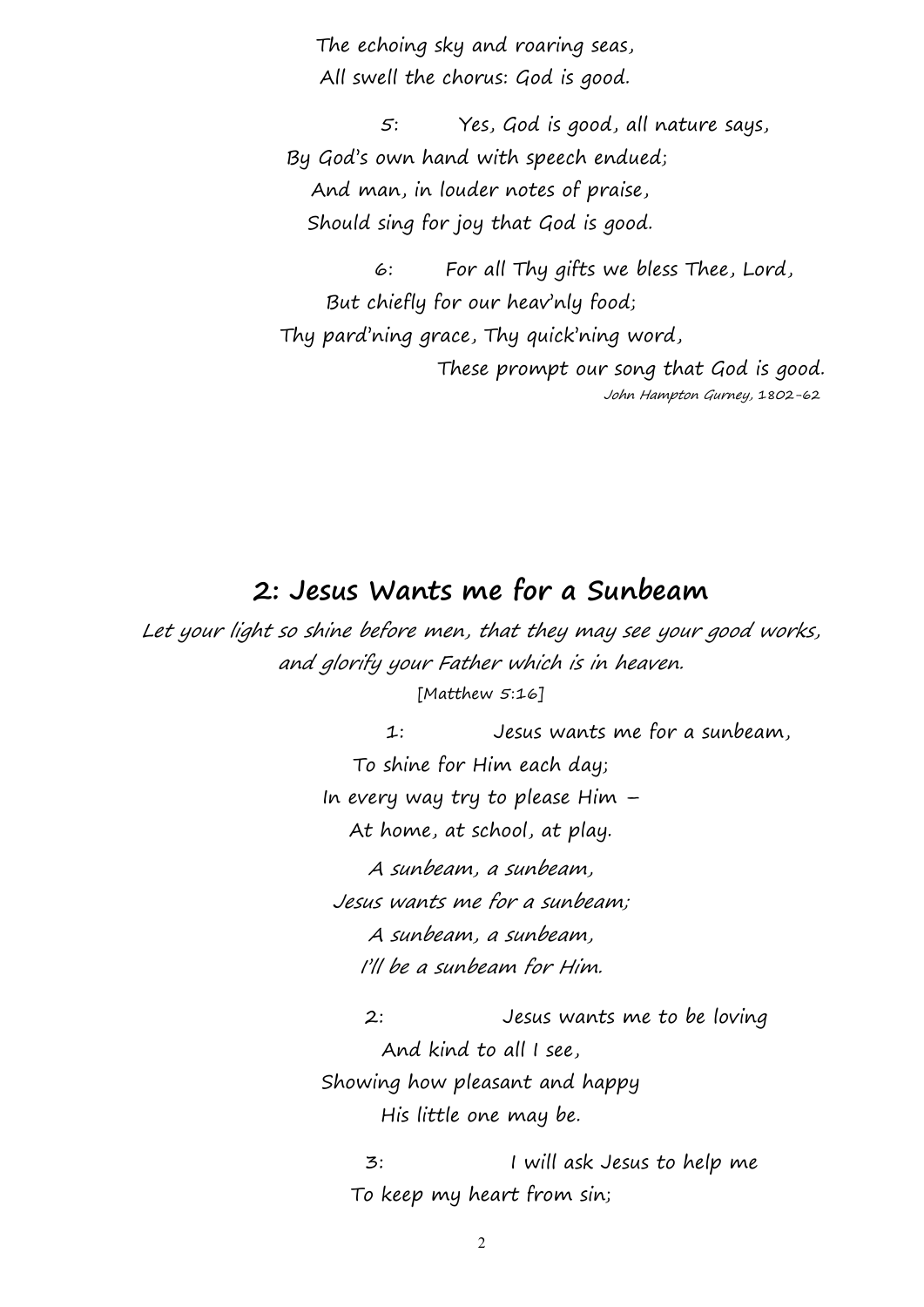Ever reflecting His goodness, And always shine for Him.

4: I'll be a sunbeam for Jesus – I can if I but try  $-$ 

Serving Him moment by moment,

Then live with Him on high.

Nellie Talbot

#### **Hymn Information on "Jesus wants me for a sunbeam" Words by Nellie Talbot**

A brief biographical note in the 1911 Wesleyan Methodist School Hymnal says: "As delegate from her Sunday school to the Annual Meeting of the Sunday School Union, London, Nellie Talbot was inspired, by the children of her host, to write 'Jesus wants me for a sunbeam'. It was published, by Mr E O Excell, set to his own music". Other sources of information say that four people, bearing the name "Nellie Talbot", have been identified as its possible authors. Nevertheless, whoever the real Nellie Talbot was, her hymn soon became, and remained, a very firm favourite.

## **3: Who is on the Lord's Side?**

Then Moses stood in the gate of the camp, and said, "Who is on the Lord's side? Let him come unto me." And all the sons of Levi gathered themselves

> together unto him. [Exodus 32:26]

> > 1: Who is on the Lord's side?

Who will serve the King? Who will be His helpers, Other lives to bring: Who will leave the world's side? Who will face the foe? Who is on the Lord's side? Who for Him will go? By Thy call of mercy, By Thy grace Divine, We are on the Lord's side; Saviour, we are Thine.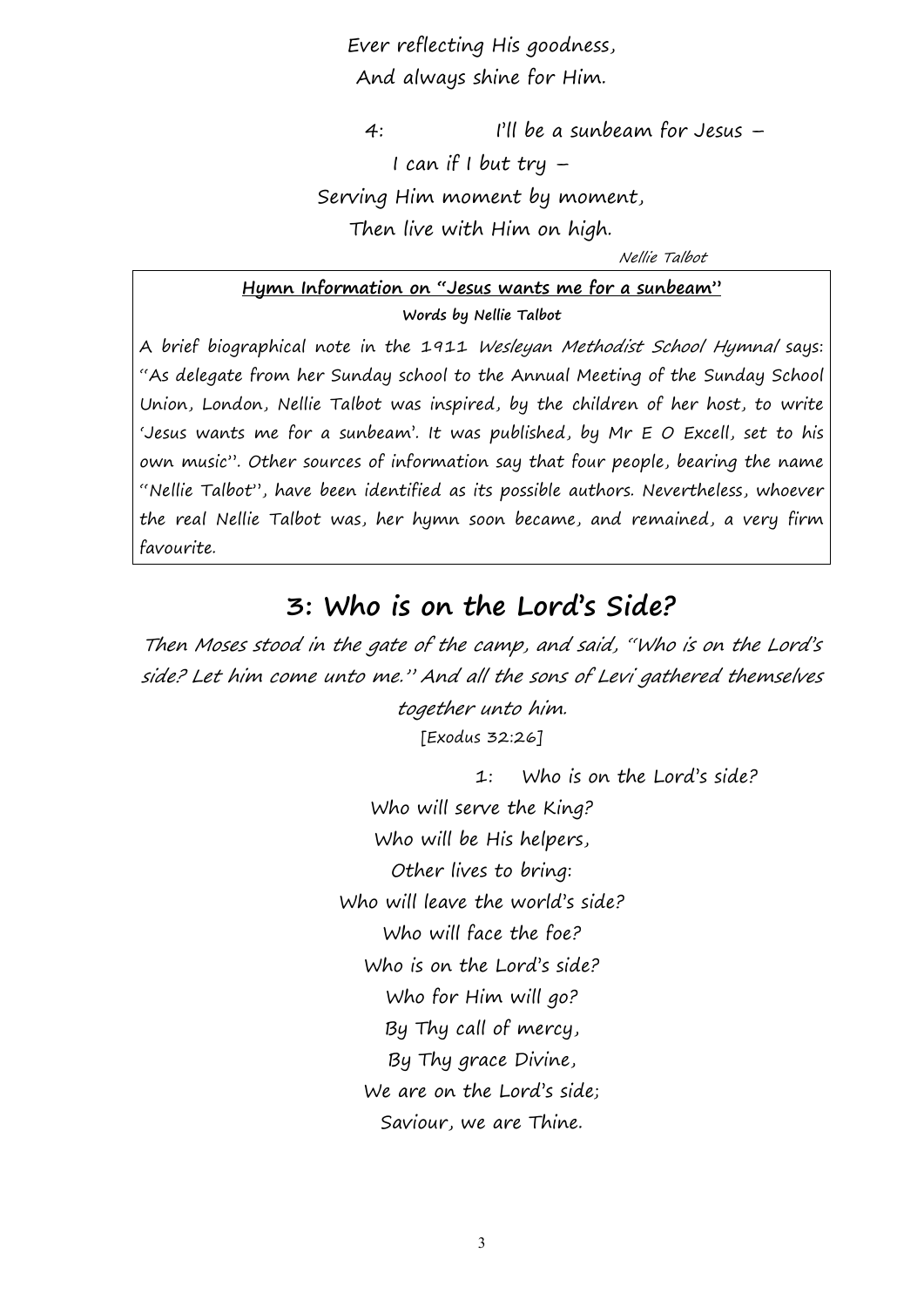2: Jesus, Thou hast bought us, Not with gold or gem, But with Thine own life-blood, For Thy diadem. With Thy blessing filling Each who comes to Thee, Thou hast made us willing Thou hast made us free. By Thy great redemption, By Thy grace Divine, We are on the Lord's side; Saviour, we are Thine.

3: Fierce may be the conflict, Strong may be the foe; But the King's own army None can overthrow. Round His standard ranging, Victory is secure; For His truth unchanging Makes the triumph sure. Joyfully enlisting, By Thy grace Divine, We are on the Lord's side, Saviour, we are Thine.

In an alien land, Chosen, called, and faithful, For our Captain's band. In the service royal Let us not grow cold; Let us be right loyal, Noble, true, and bold. Master, Thou wilt keep us, By Thy grace Divine, Always on the Lord's side,

4: Chosen to be soldiers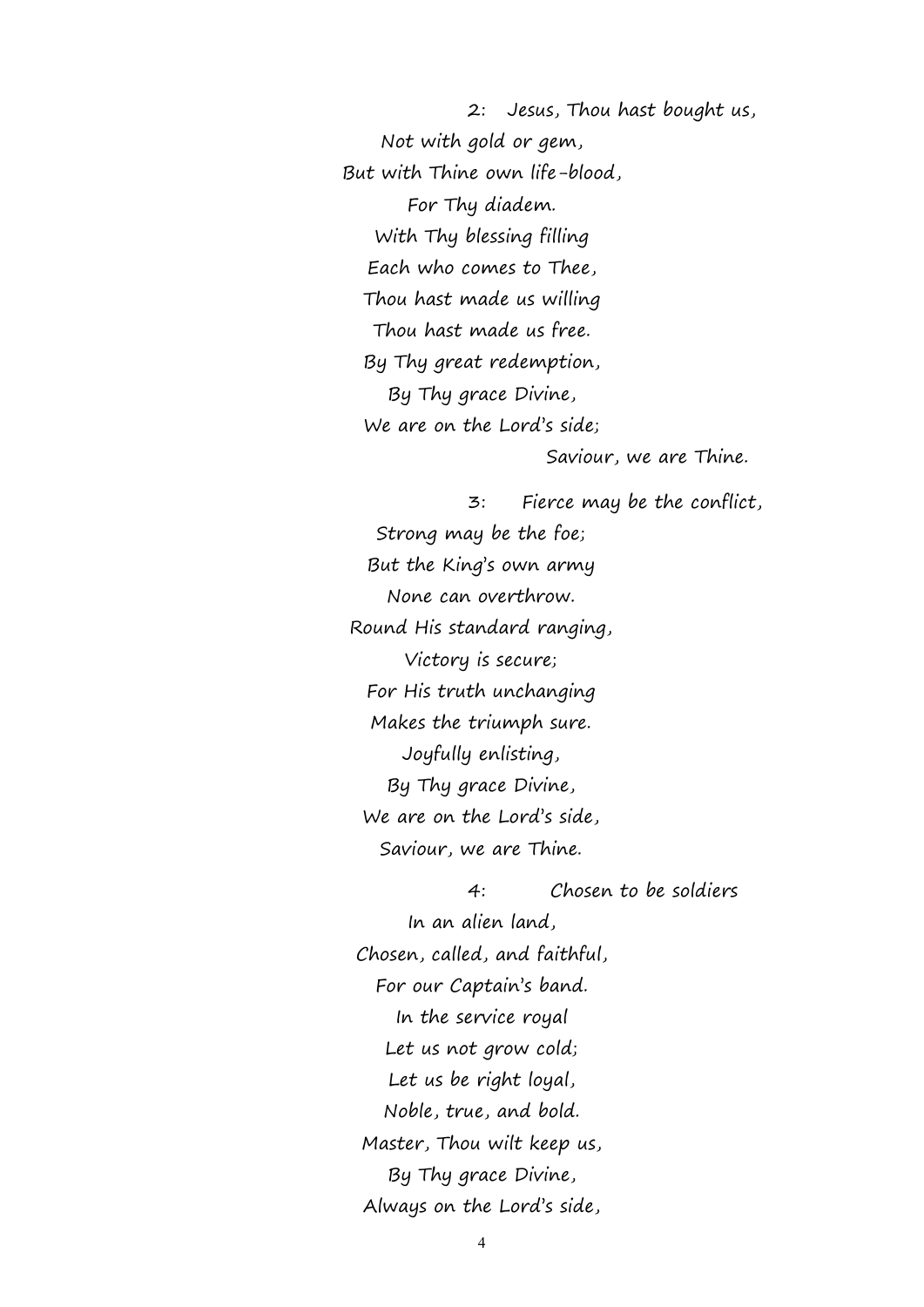Saviour, always Thine. Frances Ridley Havergal, 1836-79

## **4: Lord, Dismiss us with Thy Blessing**

The Lord bless thee and keep thee. [Numbers 6:24] 1: Lord, dismiss us with Thy blessing, Fill our hearts with joy and peace; Let us each, Thy love possessing, Triumph in redeeming grace; O refresh us, O refresh us! Travelling through this wilderness.

2: Thanks we give, and adoration, For Thy gospel's joyful sound; May the fruits of Thy salvation In our hearts and lives abound; May Thy presence, may Thy presence With us evermore be found.

3: So that when Thy love shall call us, Saviour, from the world away, Let no fear of death appal us, Glad the summons to obey, May we ever, may we ever Reign with Thee in endless day! John Fawcett, 1739-1817

# **2: The Great Question**

"What man is he that desireth life, and loveth many days, that he may see good?" [Psalm 34:12]

WERE the question "What man is he that desireth life..." to be raised in an everyday context, the answer in the majority of cases would be couched purely in material terms, because that is how it would be perceived. But this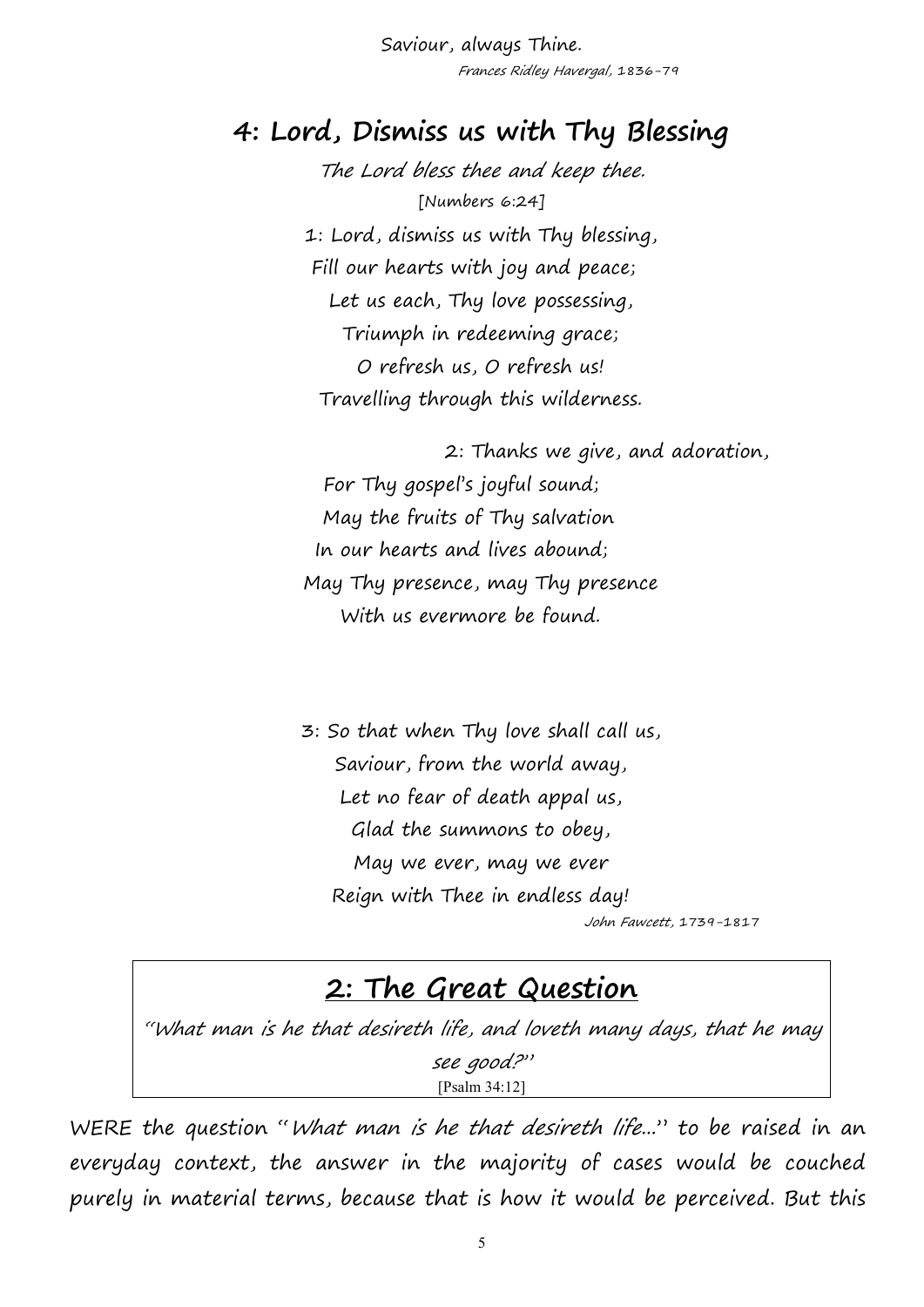question is raised in the context of the Holy Spirit's overall calling: "Come, ye children, hearken unto me: I will teach you the fear of the LORD". This, as was shown in the previous sermon, means filial fear that is rooted and grounded in love for the Lord.

Let us, therefore, examine the Psalmist's words further, considering first of

1: Those to whom the question is addressed

They are those who love the Lord with all their heart, with all their soul, and with all their mind, and with all their strength, having been born again of the Spirit. As a Divine instructor in the school of faith, the Holy Spirit is calling for a response from all who can truly sing: -

> **"What a wonderful change in my life has been wrought Since Jesus came into my heart! I have light in my soul, which so long I had sought, Since Jesus came into my heart…"**  $2 \left( \frac{1}{2} \right)$

He is seeking to teach holiness of living to the faithful followers of Jesus, such as would respond to the challenge of **Exodus 32:26**: **"Who is on the Lord's side?"** by saying: "Saviour, we are Thine!" They are the ones who have been brought up by the mercy of God from the horrible pit of  $sin^3$  Having been set free from sin's bondage, through faith in Christ, they are deeply anxious to walk henceforth in a completely different way  $-$  the way of holiness. They have a disposition that makes them ready day by day, Jesus to obey; but they need systematic instruction in righteousness of living. Such are the ones to whom the challenge is directed. In effect, the Holy Spirit through **Psalm 34:12** is saying: "Step forward, ye true-hearted, stout-hearted, faithful and loyal, and I will guide you into all truth!"

Our text says: "What man is he that desireth life, and loveth many days, that he may see good" –

2: To what type of life does this refer?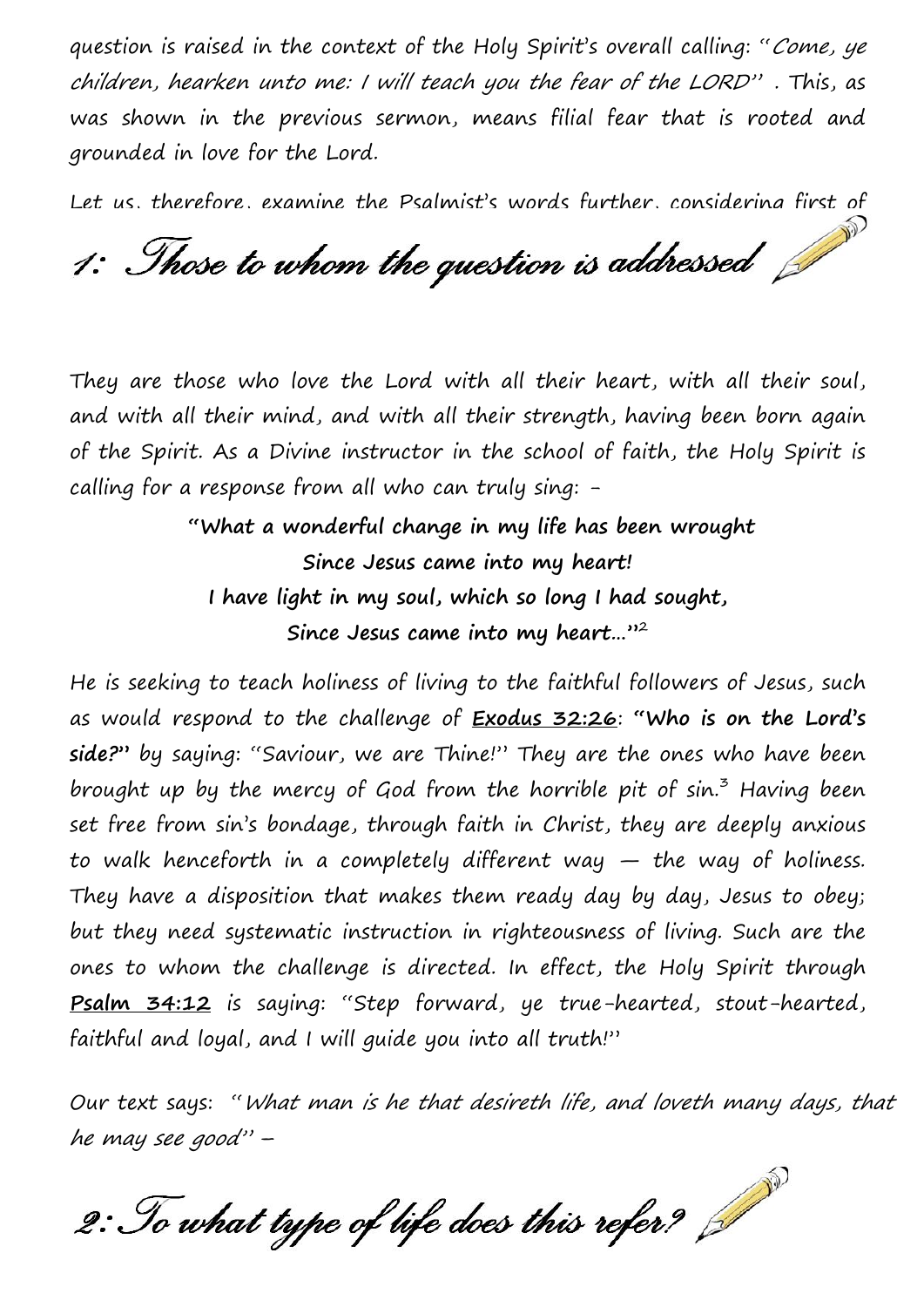Is it a life of ease, where metaphorically speaking, the sun always shines and a gentle breeze endlessly blows? Is it a life free from challenges, where everything neatly falls into place, and where there is not a care in the world?

The answer, of course, is "No". To answer the question, one needs to go no further than what Christ Jesus told His disciples, as recorded in **John 16:33**: **"… in the world ye shall have tribulation: but be of good cheer; I have overcome the world."**

### **A Life of Faith**

So it is a life of faith, firmly fixed on the Saviour, whose abiding presence and peace will go with His followers.<sup>4</sup> It is a life of

**holiness of heart and of righteousness of living;**

**of steadfastness for the Saviour – and of**

**light and of true love for the lost to the glory of God.**

Such a life may lead to hardship and suffering in the world, because there are those who have a very different lifestyle and will contend with anyone who does not readily conform to their views. Therefore there may be hostility to be faced. Yet those who walk the way of Christ may boldly declare in Paul's words: -

> **"For the which cause I also suffer these things: nevertheless I am not ashamed; for I know whom I havebelieved, and am persuaded that he is able to keep that which I have committed unto him against that day."** [**2 Timothy 1:12**]

That is a true life of faith in Christ to which believers are called. But where the Psalmist says: **"What man is he that desireth life, and loveth many days"**

3: Is this a promise of a long life?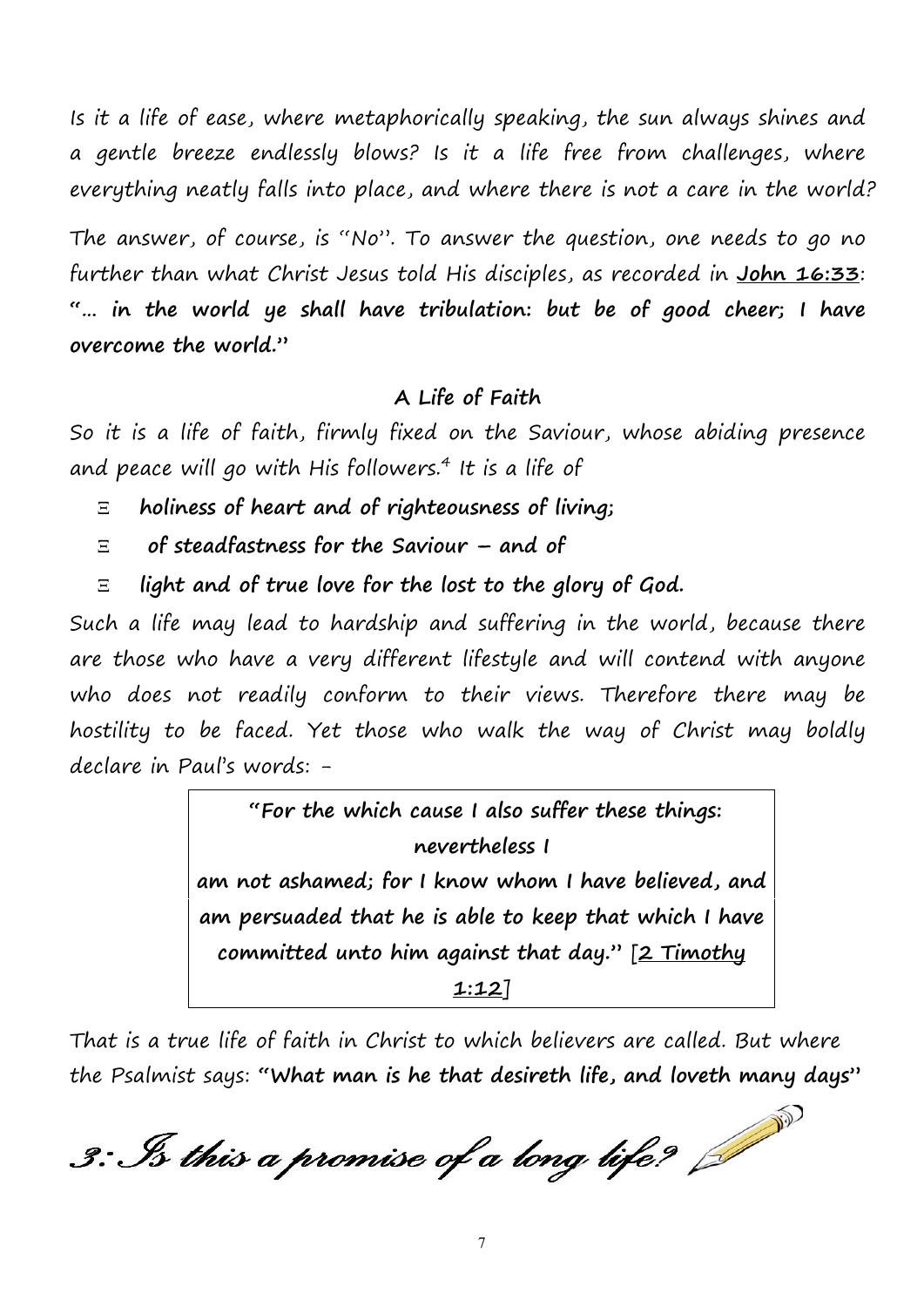At first sight it may appear so. Yet it is well-known that some of the most promising Christians have had remarkably short lives. Therefore it becomes clear that there is another way of understanding these words. A clue is to be found in **Psalm 90:12**: **"So teach us to number our days, that we may apply our hearts unto wisdom."**

The essence is that the Christian life is to be lived to the full for Christ, with no time wasted or any opportunity lost. Christians, above all, should be acutely aware that their time on earth is finite. Of course, men of the world know that; though they often do not care to admit it. Now, given that there is but a limited amount of time available, it needs to be put to the most productive use; especially since many a believer knows to his sorrow how he once frittered his life away by vain pursuits.

John Fawcett explores this theme in a little-known children's hymn whose opening verses say: -

**2: My folliespast, O Lord,**

**1: Swift as the wingèd arrow flies**

**My time is hast'ning on; Quick as the lightning from the skies My wasting moments run. forgive,And every sin subdue;**

Those words describe the sort of person to whom the Psalmist addresses his call. They are those who have become aware of the good that they could have done, and didn't do, and are now intent on acquiring a very different

 $\mathcal{S}$  is a ship with an analysis and if  $\mathcal{S}$  is a ship with  $\mathcal{S}$  $\sqrt{N}$   $\sqrt{N}$  $\tau$ . **I have the may see good**  $\beta$  the says: **-** *Contract of the contract* of the

It means primarily "that he may recognise the good that can be done for the Lord." Those who take up the challenge may also see the result of their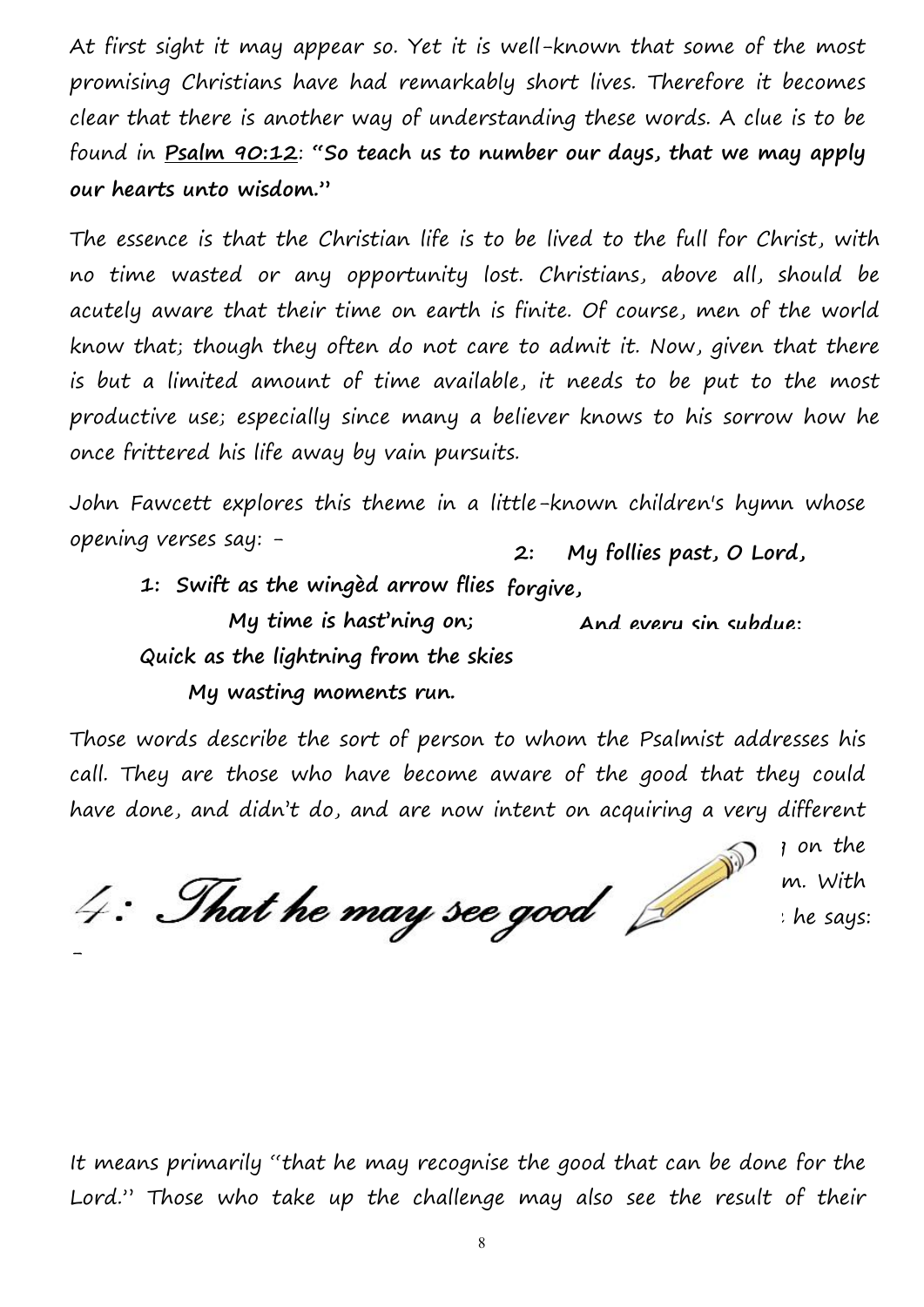labours. For instance, Hugh Bourne of the Primitive Methodists, who died in October, 1852, saw the fruits of the work that began in earnest more than forty years earlier. In 1811, the Primitive Methodist Connexion consisted of 200 people. By 1852, it had grown to about 104,000 people for whom God was to be praised. As **1 Corinthians 3:6** says: "**I have planted, Apollos watered; but God gave the increase."**

#### **Ask for the Good Way**

Not everyone has been so privileged. Some have toiled long, and yet have died without seeing any tangible result. So the psalmist's challenging question amounts to this: "Who are ready, willing and able unconditionally to make the best use of their lives for the kingdom of God?" The answer is: those who truly love the Lord, knowing that "Only one life, 'twill soon be past. Only what's done for Christ will last."

To some extent, the psalmist's challenge resembles **Jeremiah 6:16**: "Thus saith the Lord, Stand ye in the ways, and see, and ask for the old paths, where is the good way, and walk therein, and ye shall find rest for your souls."

#### **Steadfastness**

Tragically, Jeremiah's heart-searching invitation was coldly rejected. The response was this: **"We will not walk therein."** That is a prospect for which those, who take up the Psalmist's challenge, must be prepared. They have to learn **"not to weary of well doing: for in due season we shall reap, if we faint not"**.<sup>5</sup> So "seeing good" includes the need for steadfastness in times of hardship. That is, righteousness in the face of rejection, which is an essential part of the path to personal holiness, since -

> Holiness is purity within the soul and mind; Righteousness is godliness in deeds of a noble kind; "Be holy!" is commanded; $\epsilon$  and from that sacred root, It blossoms into righteousness that ripens into fruit.<sup>7</sup> Thus holiness is seen and known by how a person is; And righteousness is surely shown by godly deeds of his. © Peter Murcott, 4th May:

> > 2022

What a prospect! Who will answer: "Lead me, Lord, lead me in Thy